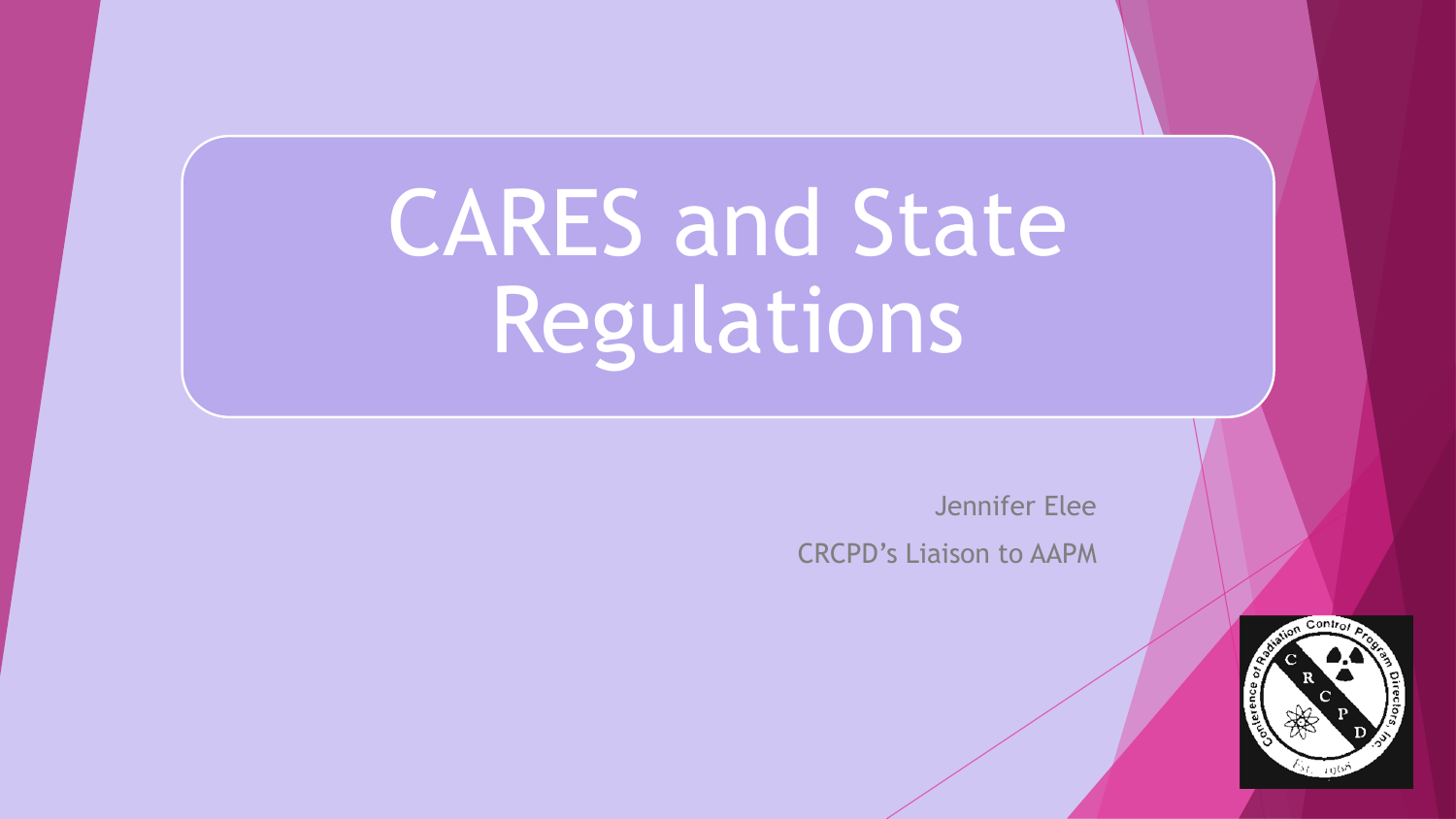#### Who regulates radiation in the US?

11 Federal Agencies with some regulation of radiation

50 states plus at least three additional local entities

Various professional organizations, councils and groups

- CRCPD and OAS
- AAPM, ACR, ASRT, ASTRO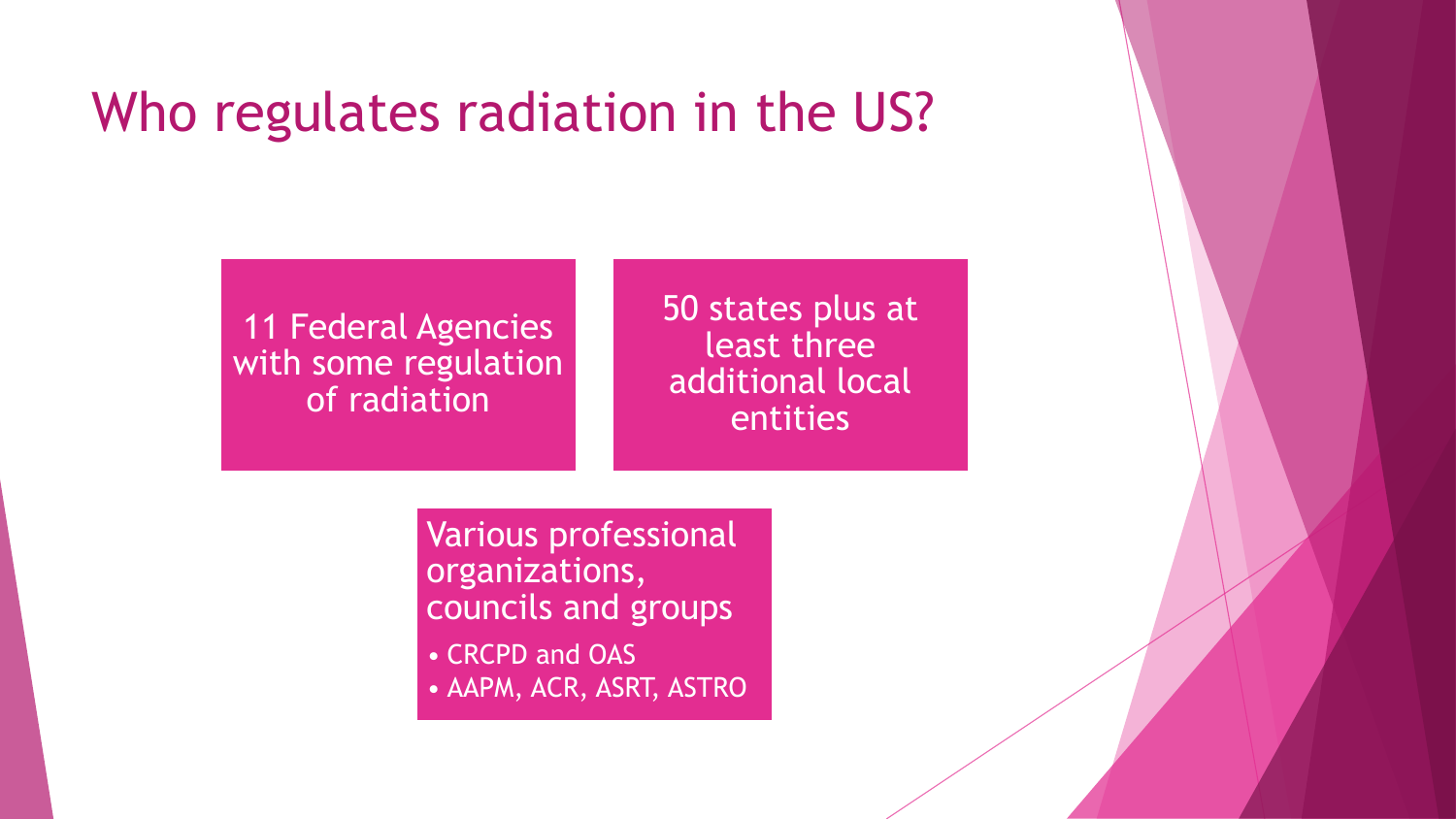## Who regulates?

# Federal Entities

- US Food and Drug Administration regulates the manufacture of medical devices
- US Nuclear Regulatory Commission-Regulates the use of Radioactive Material in Federal facilities and non-agreement states



FDA U.S. FOOD & DRUG

**ADMINISTRATION**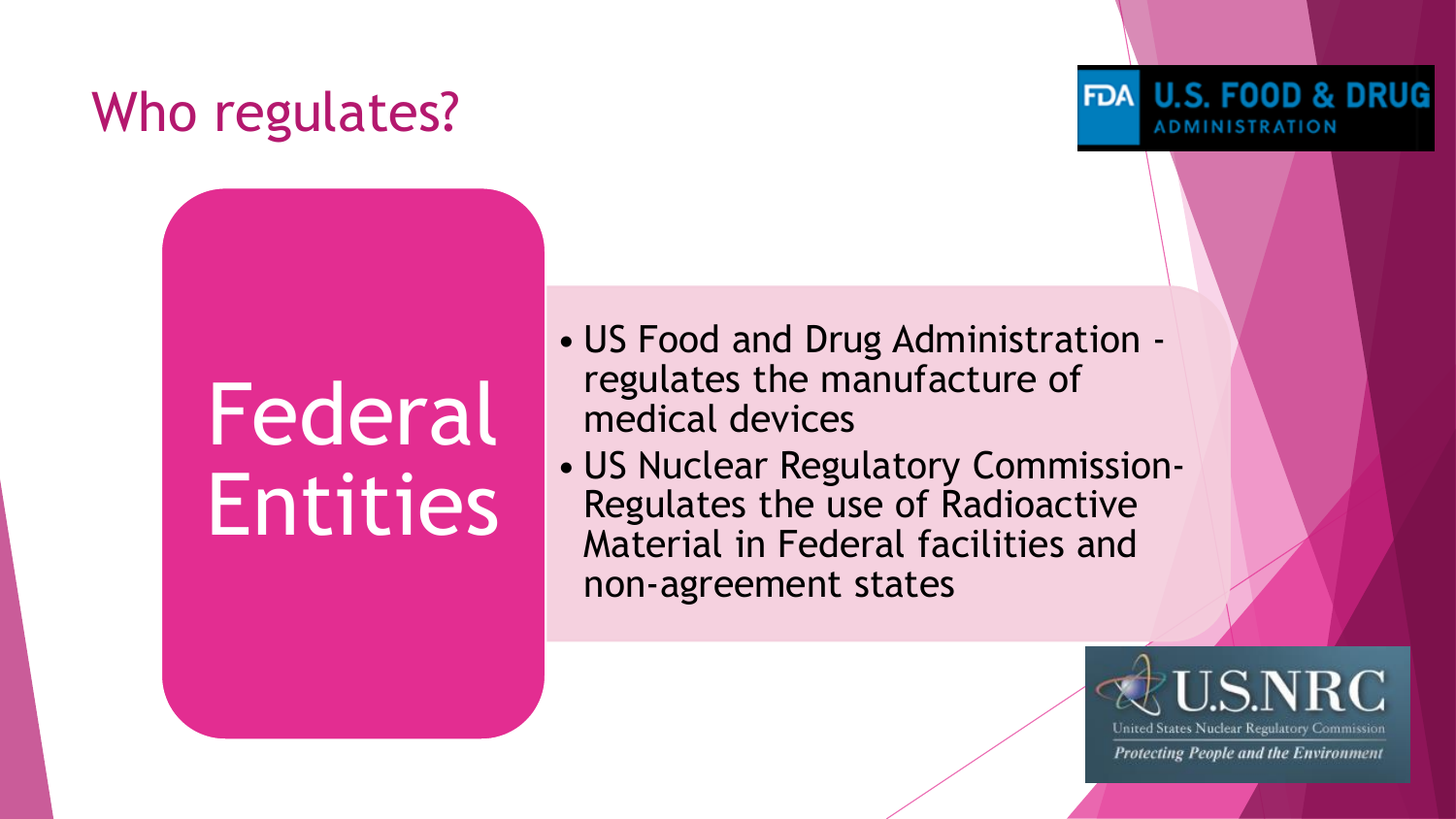## Who Regulates?

**States** and Local **Entities** 

- Regulate the use of both x-ray devices and Radioactive Material in their state
- Regulate/approve licensure for physicians, technologists and physicists in their state
- Can be multiple state agencies involved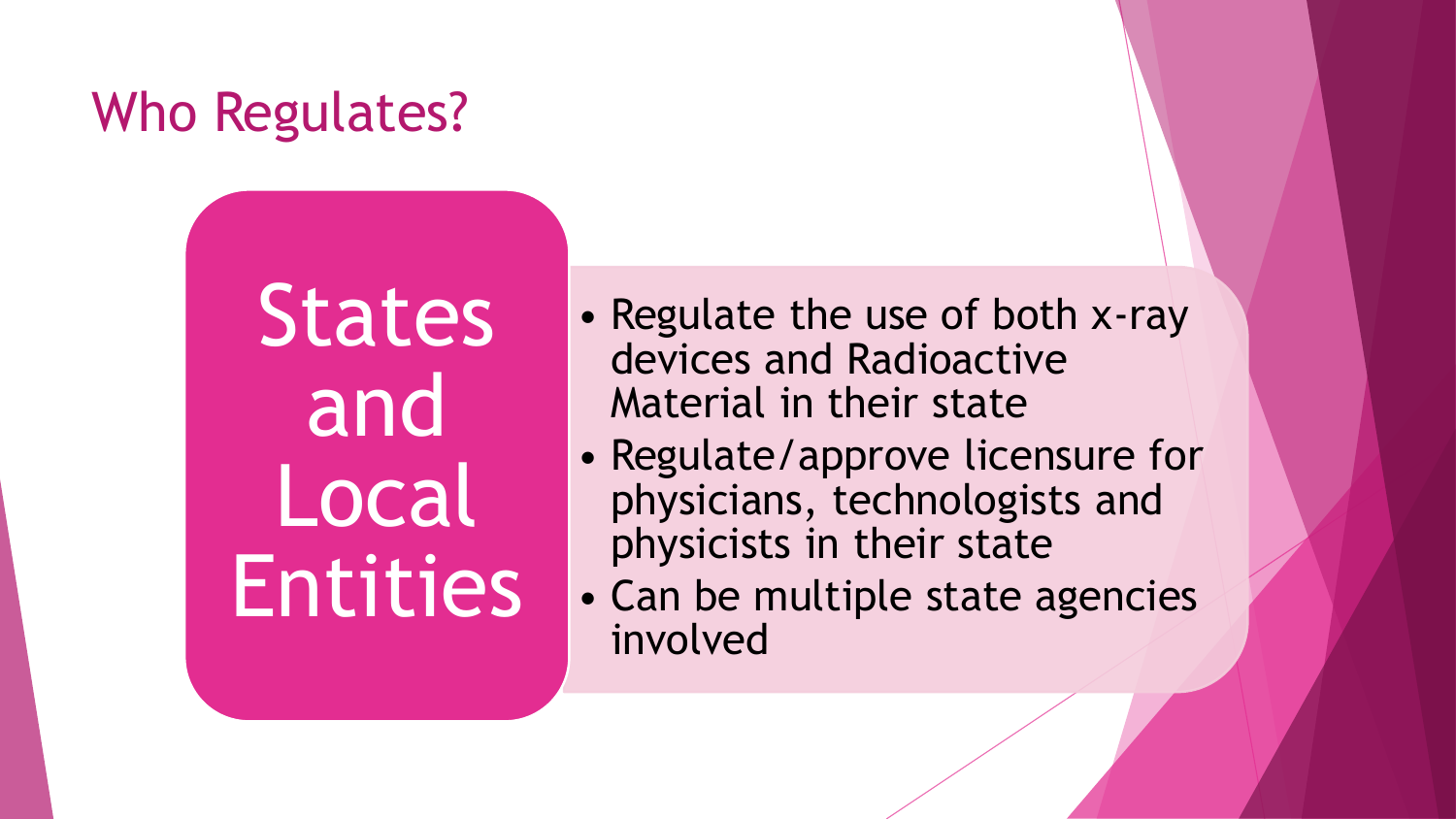### How does this apply to gonadal and fetal shielding?

FDA has petitioned to remove the shielding recommendation in CFR

46 of 50 states currently have regulations directly or indirectly referencing fetal and/or gonadal shielding

Each state's process to change regulation is different-usually takes about one year to change a state's regulations

CRCPD's suggested state regulations have "model" regulations for states to adopt- IF THEY WANT, some states are required to adopt verbatim-others can revise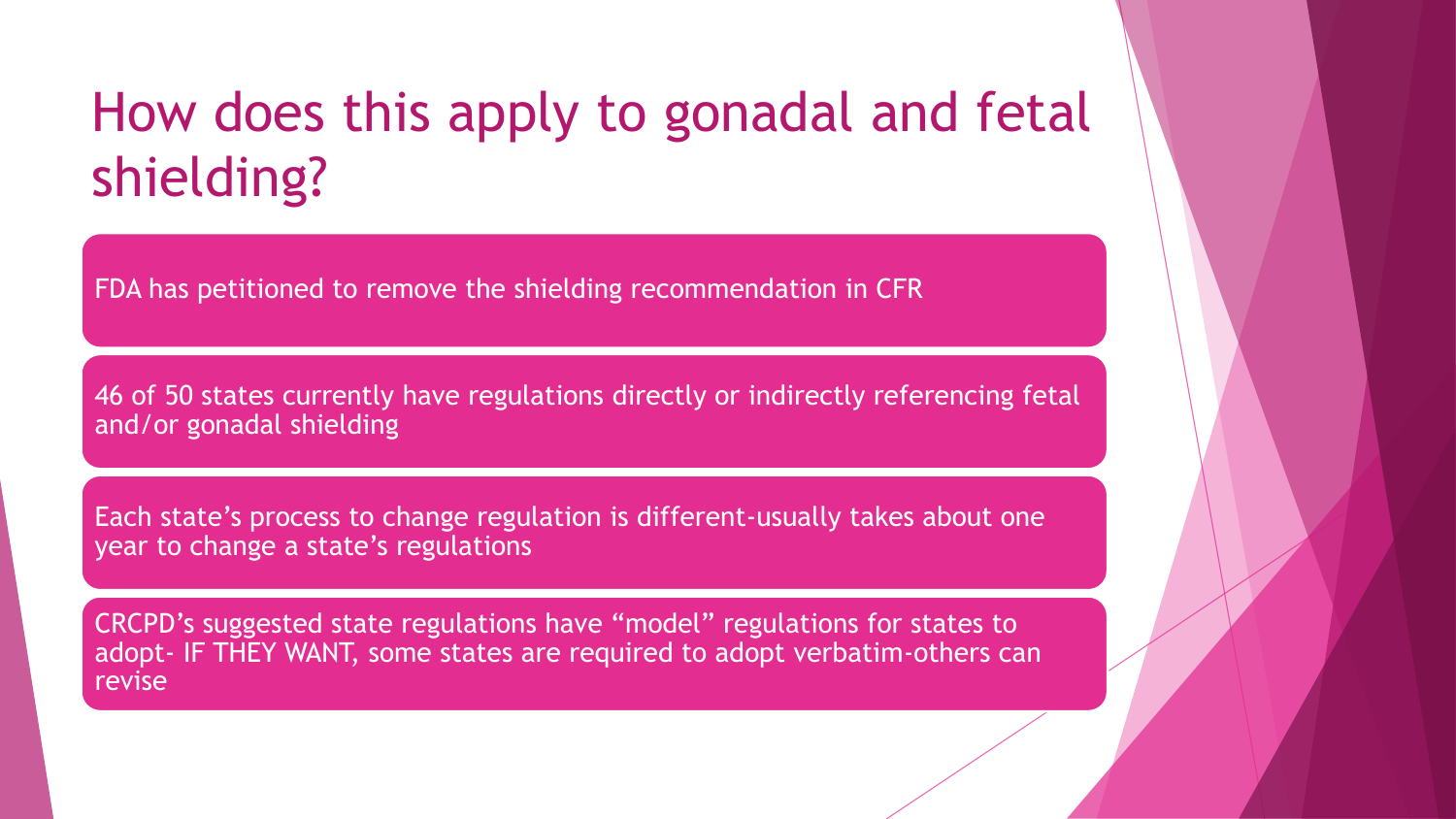CRCPD Suggested State Regulation Part F-Shielding – note NO reference to gonadal/fetal

**MEDICAL DIAGNOSTIC AND INTERVENTIONAL X-RAY AND IMAGING SYSTEMS** 

#### **Section F.3 General and Administrative Requirements**

- a.vi. A sufficient number of protective apparel (e.g., aprons, gloves, collars) and shields shall be available to provide the necessary radiation protection for all patients and personnel who are involved with x-ray operations.
- a.vii. All protective apparel and auxiliary shields shall be evaluated annually for integrity and clearly labeled with their lead equivalence.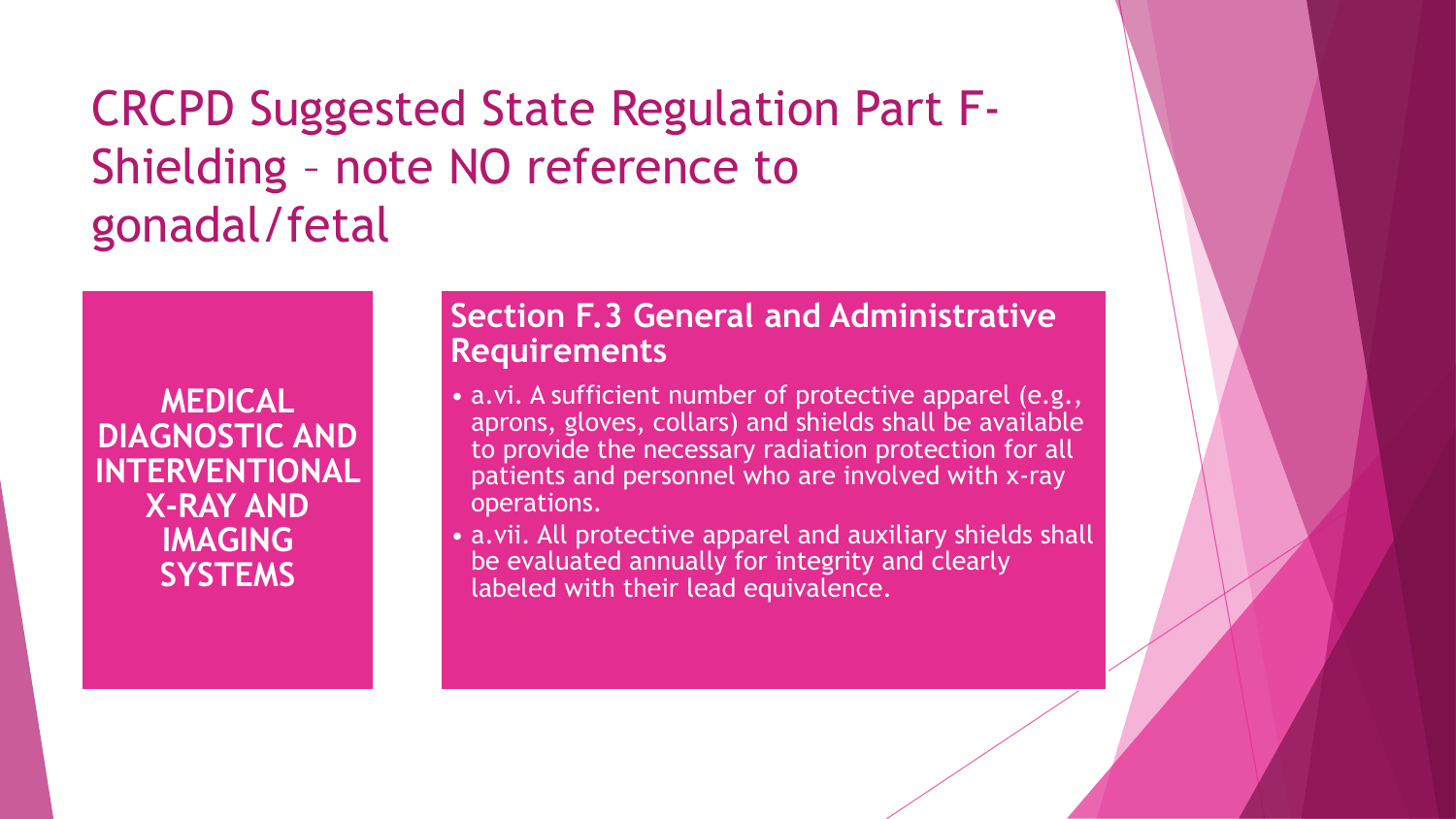#### Sample Regulation: Louisiana (X-Ray Regs) 603 General and Administrative Requirements

603.A.6.Gonad shielding of not less than 0.5 millimeter lead equivalent material shall be used for human patients who have not passed the reproductive age during radiographic procedures in which the gonads are in the useful beam, *except for cases in which this would interfere with the diagnostic procedure. (what we call the "escape clause")*

Most states have this "escape clause" language in their existing regulations.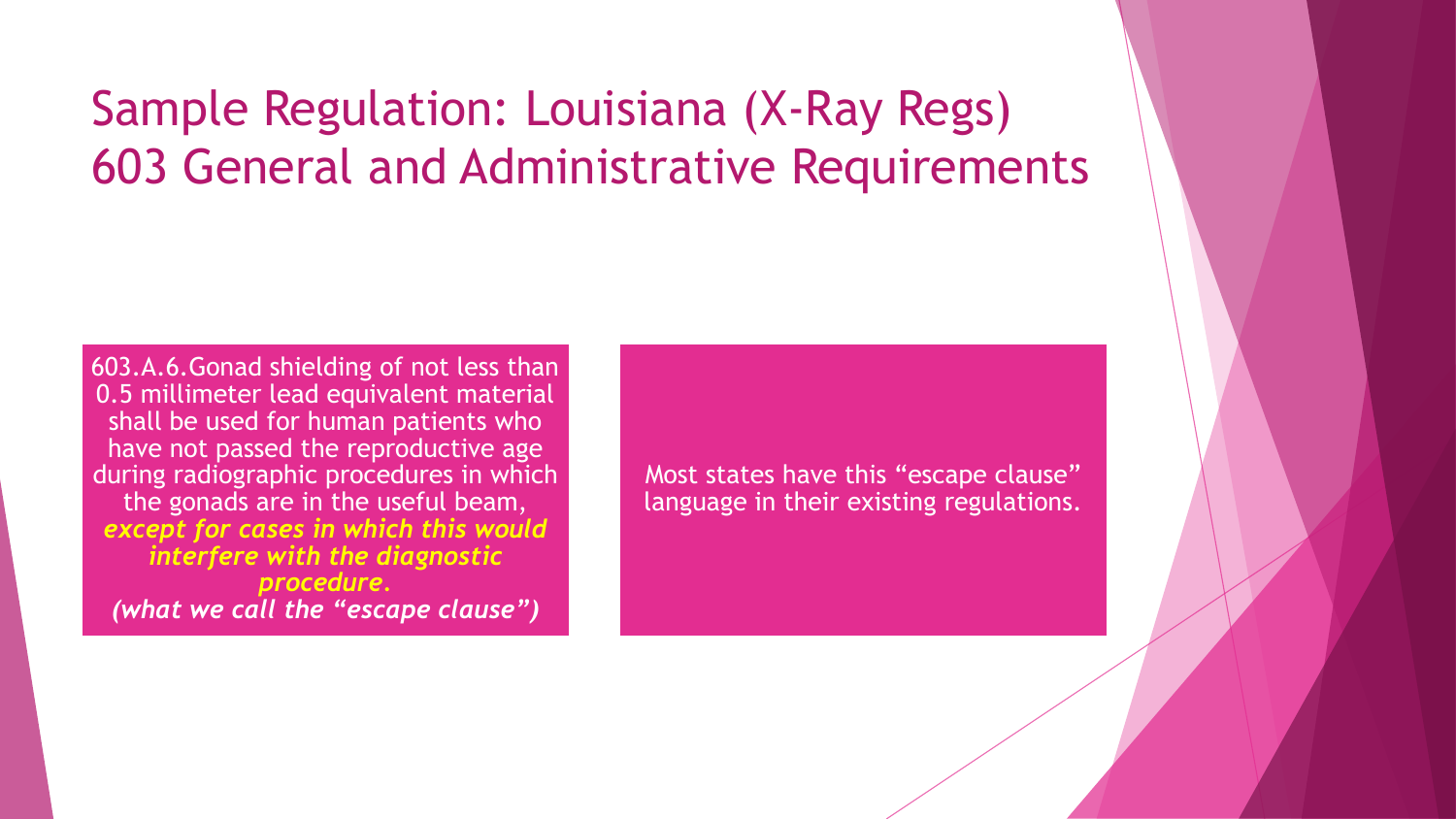#### What are states doing?

Some are beginning the rulemaking process to remove gonadal shielding from their regulations

Some are dealing with facilities on a case by case basis

Some are not enforcing their current regulation on gonadal shielding (using the escape clause)

Some are not changing anything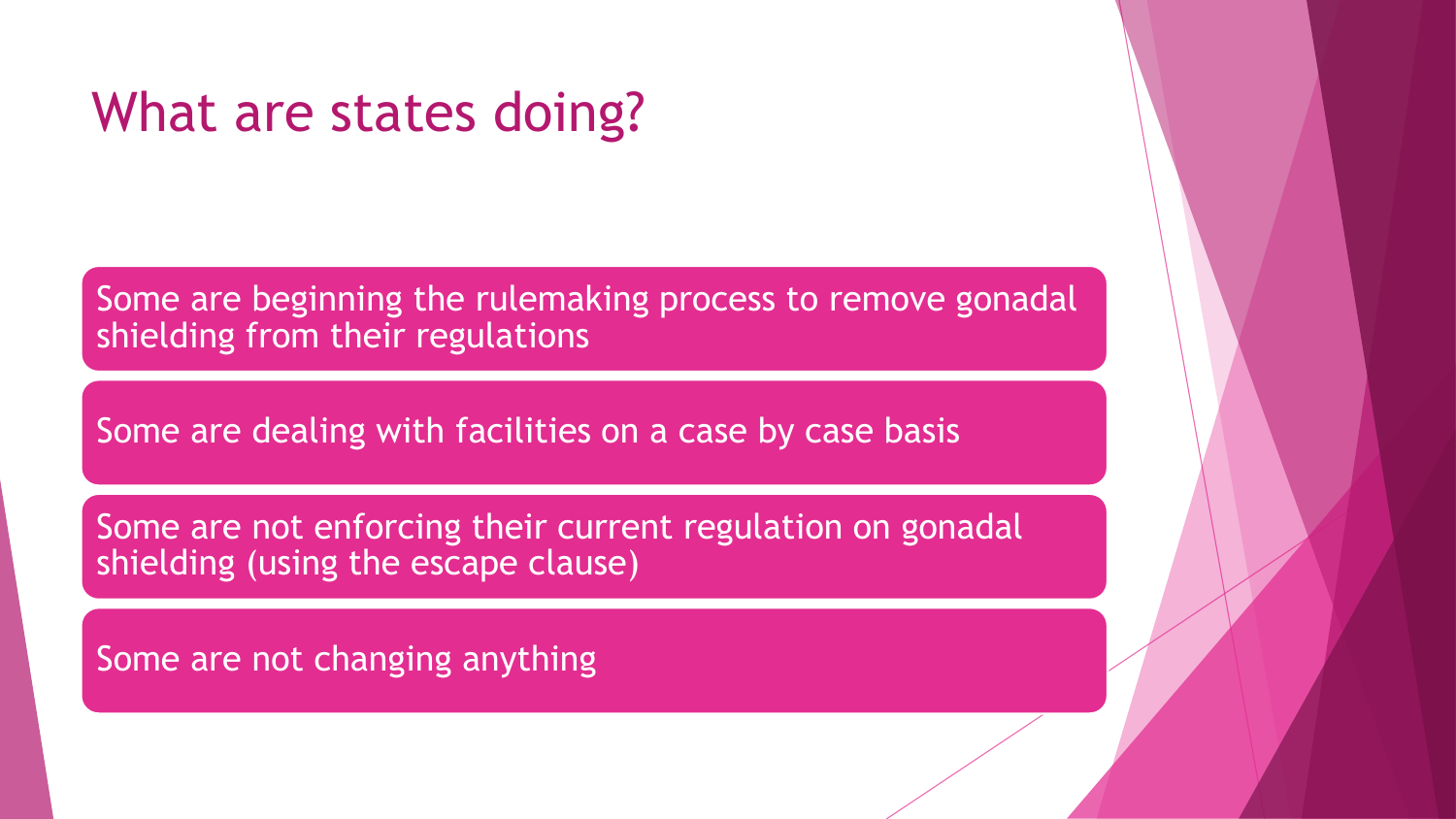## What should my facility do?

| First- contact you state<br>radiation control office               | • https://www.aapm.org/government_affairs/licensure/default.asp<br>• Find out what they are doing with regards to gonadal shielding |  |
|--------------------------------------------------------------------|-------------------------------------------------------------------------------------------------------------------------------------|--|
| Have a plan                                                        | • Prepare the changes that you hope to make to your procedures<br>• Present these to you state agency                               |  |
|                                                                    |                                                                                                                                     |  |
| Ask for an exemption<br>to the current<br>regulation if applicable | • Get a written exemption to keep for future inspections                                                                            |  |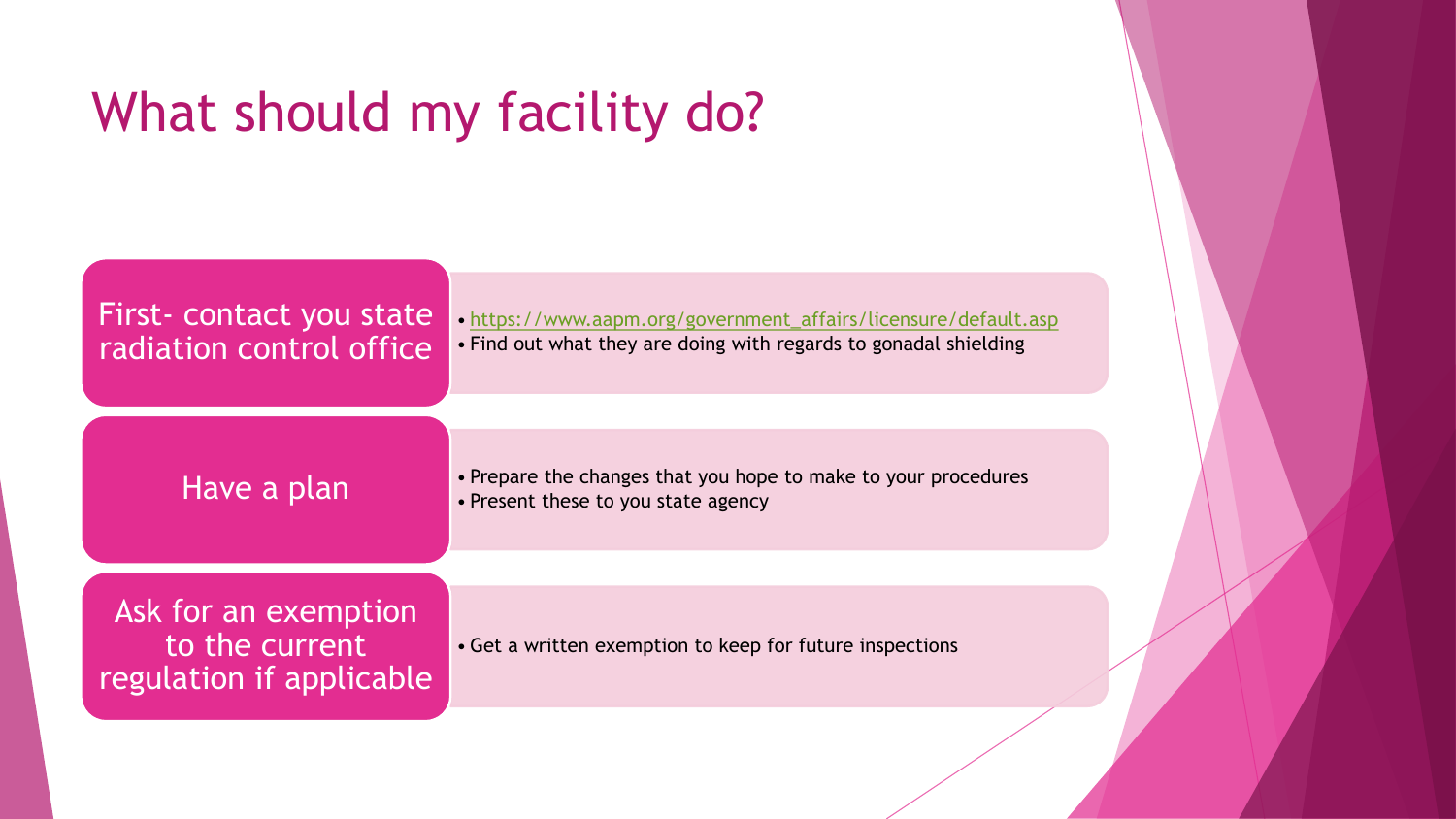## State regulations apply to many different types of facilities

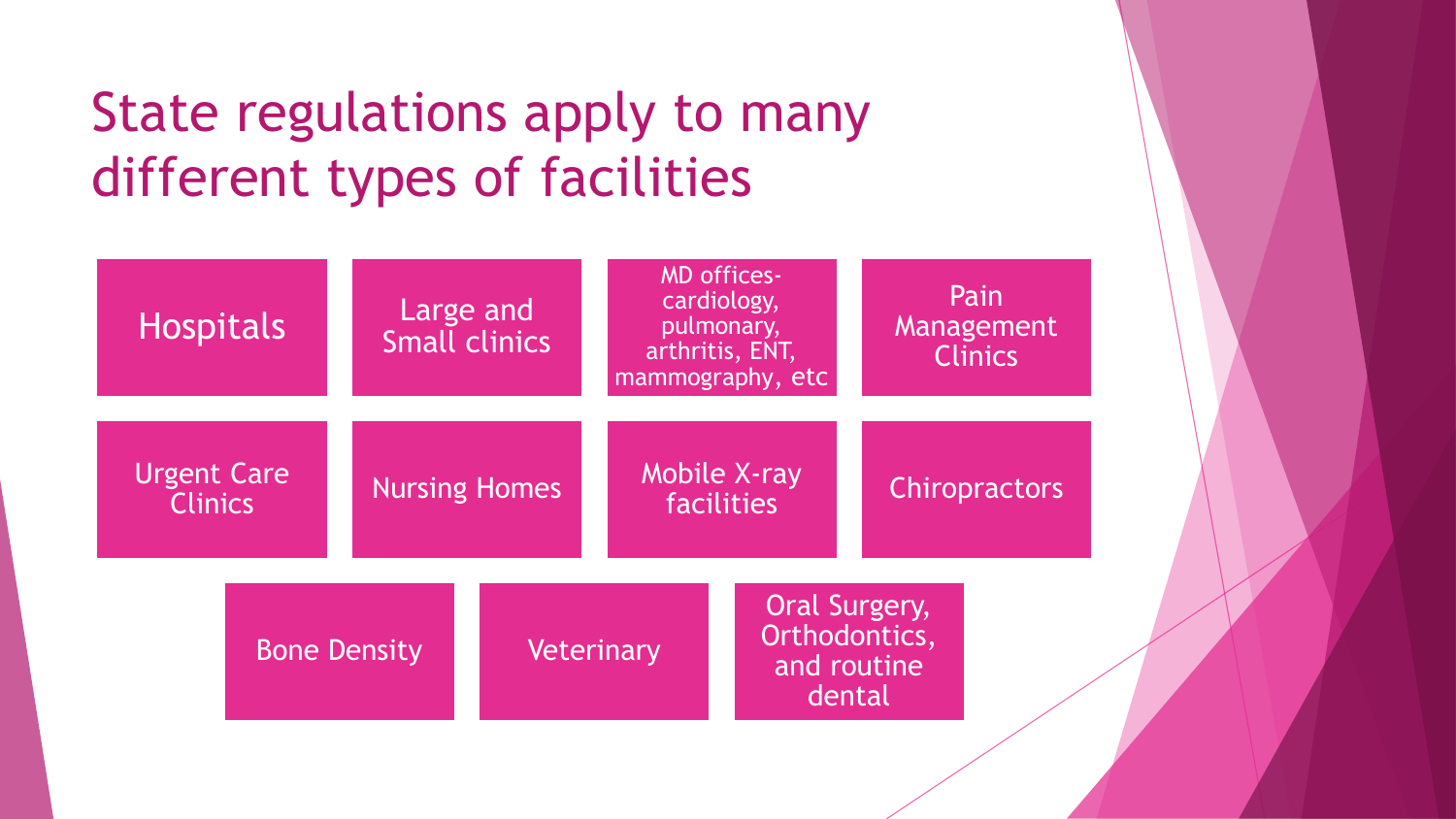#### Why are you telling me this?

#### Education of ALL of these is crucial

Regulations do not exist in the ideal bubble

Most facilities that are registered with a state DO NOT have a radiologist or physicist on site and/or on staff to help with this

Many facilities do not have a registered x-ray technologist

Gonadal and Fetal shielding is NOT ALL shielding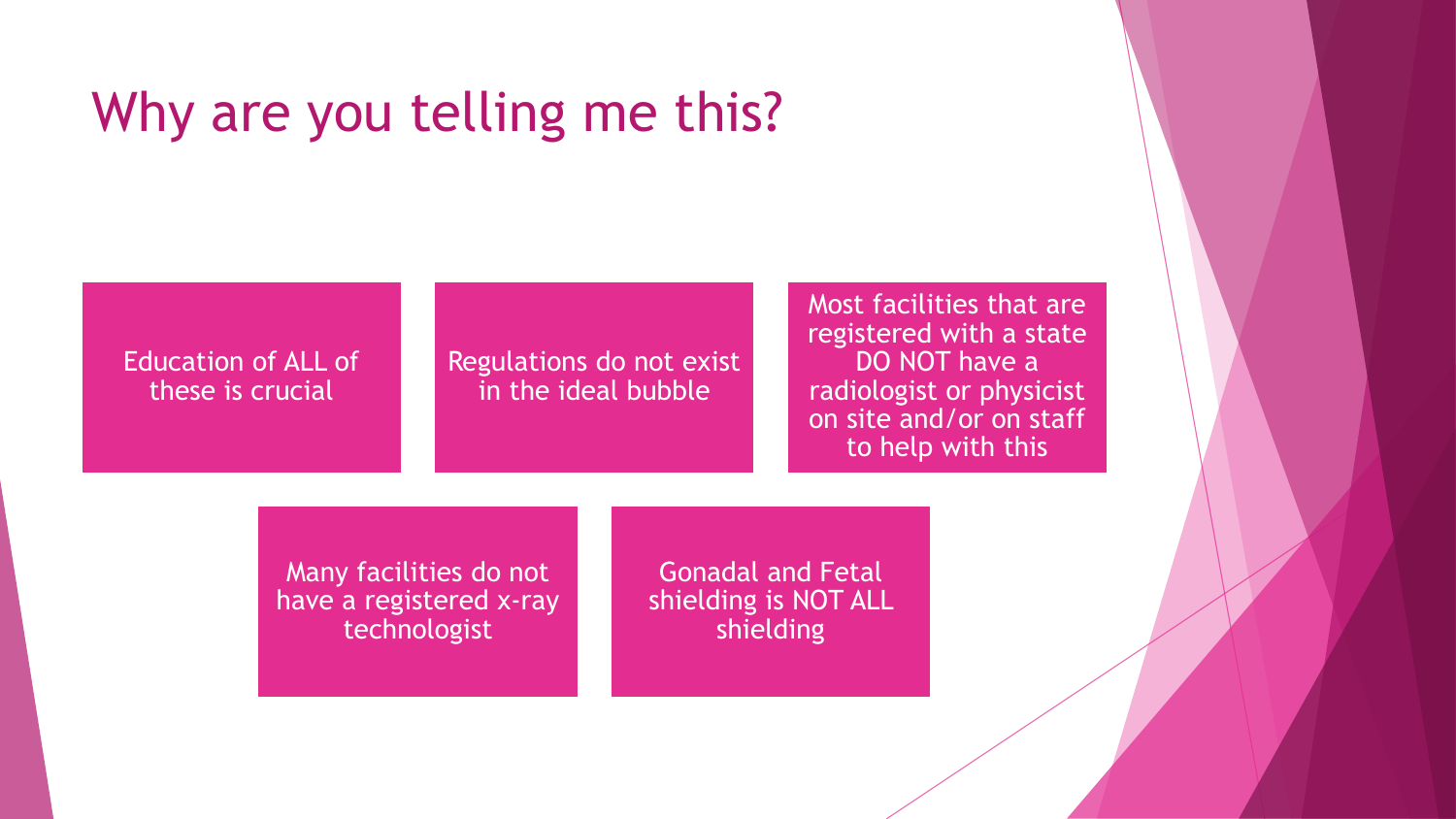#### So what can happen?

No changes are needed to the CRCPD Suggested State Regulations, Part F since gonadal and fetal shielding are not mentioned specifically

Some states are changing the requirement for gonadal and fetal shielding but this takes time.

Ask for an exemption from you state requirement-be ready to justify why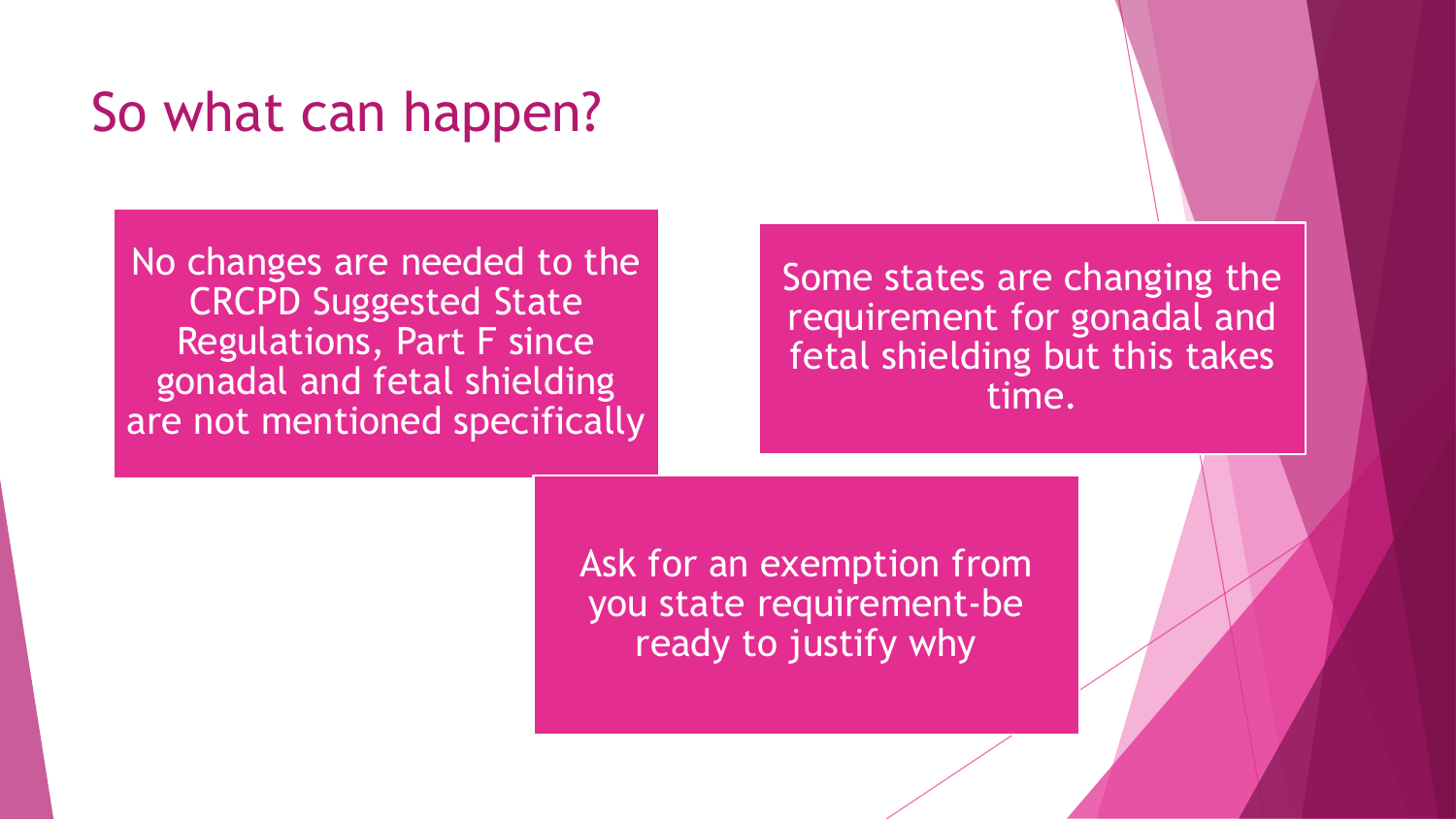#### So what happens?

There are lots of people involved-Cares is doing an excellent job with this

It is important that we deliver our "message" in a positive manner

The "message" we deliver needs to be cognizant of all levels of understanding